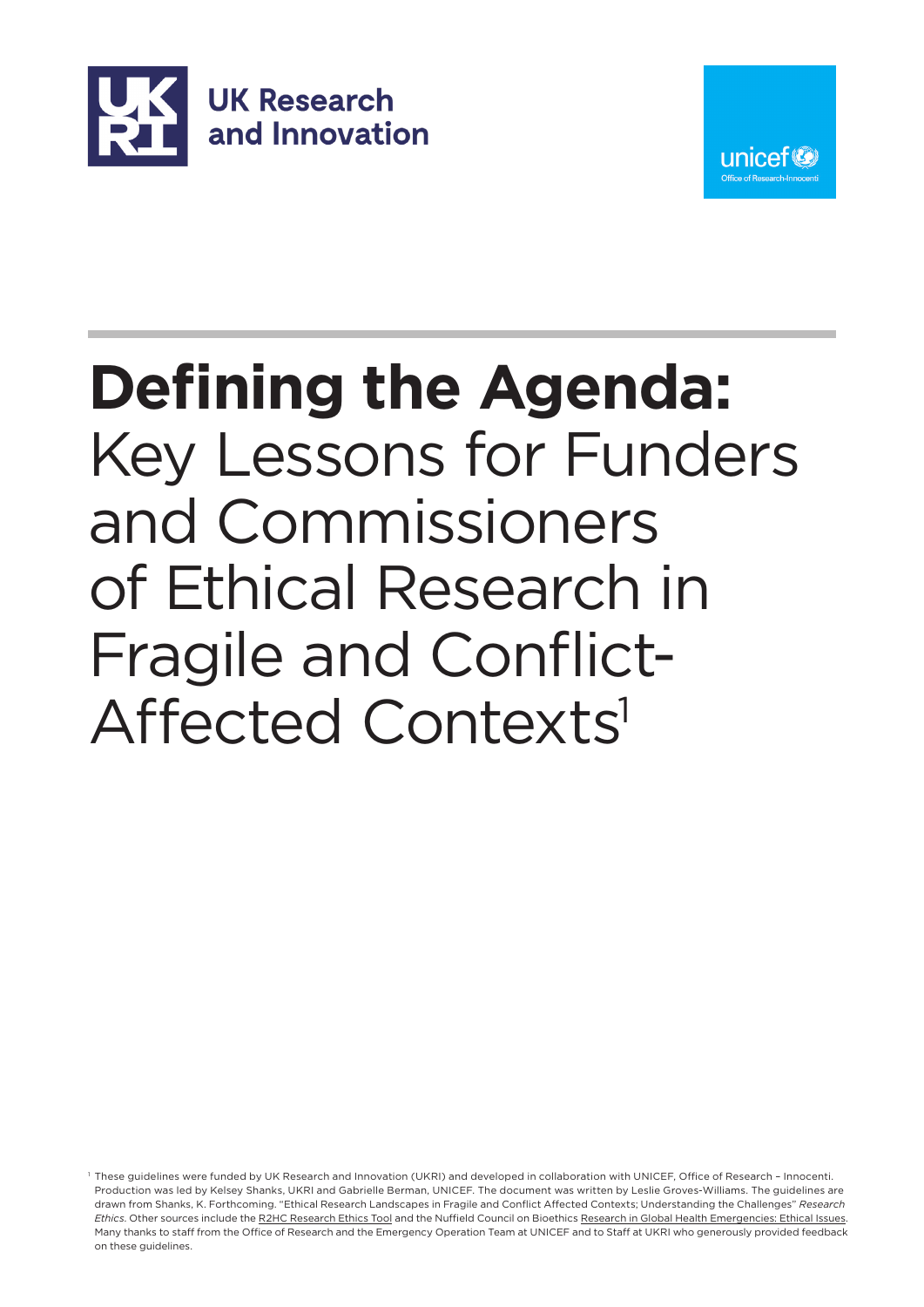## **Introduction**

The ethical issues that affect all research are **amplified significantly in fragile and conflict-affected contexts.2** The power imbalances between local and international researchers are increased and the **risk of harm is augmented** within a context where safeguards are often reduced and the **probabilities of unethical research** that would be prohibited elsewhere **are magnified**. Funders and commissioners need to be confident that careful ethical scrutiny of the research process is conducted to mitigate risk, avoid potential harm and maximize the benefit of the commissioned research for affected populations, including through improving the quality and accuracy of data collected. The *UKRI and UNICEF Ethical Research in Fragile and Conflict-Affected Contexts: Guidelines for Reviewers* can support you to ensure that appropriate ethical scrutiny is taking place at review phase. But, **what about mitigating for risks at the funding and commissioning phases?** These phases are often not subject to ethical review yet carry strong ethical risks and opportunities. As a commissioner or a funder designing a call for research in fragile and conflict-affected contexts, **how confident are you that you are commissioning the research in the most ethical way?**

This document brings together some key lessons learned that provide guidance for funders and commissioners of research in fragile and conflict-affected contexts to ensure that ethical standards are applied, not just at the review stage, but also in formulating the research agenda. These lessons fall into four clusters:

- 1. Ethical Agenda Setting
- 2. Ethical Partnerships
- 3. Ethical Review
- 4. Ethical Resourcing.

In addition to highlighting the lessons, this paper provides mitigation strategies for funders and commissioners to explore as they seek to avoid the ethical risks highlighted.

<sup>&</sup>lt;sup>2</sup> This paper applies specifically to research. It does not target monitoring and evaluation, although there will be some overlap. The paper uses the World Bank definition of fragile and conflict-affected contexts which refers to high levels of institutional and social fragility leading to insecurity and contexts affected by violent conflict. See http://pubdocs.worldbank.org/en/333071582771136385/Classification-of-Fragile-and-Conflict-Affected-Situations.pdf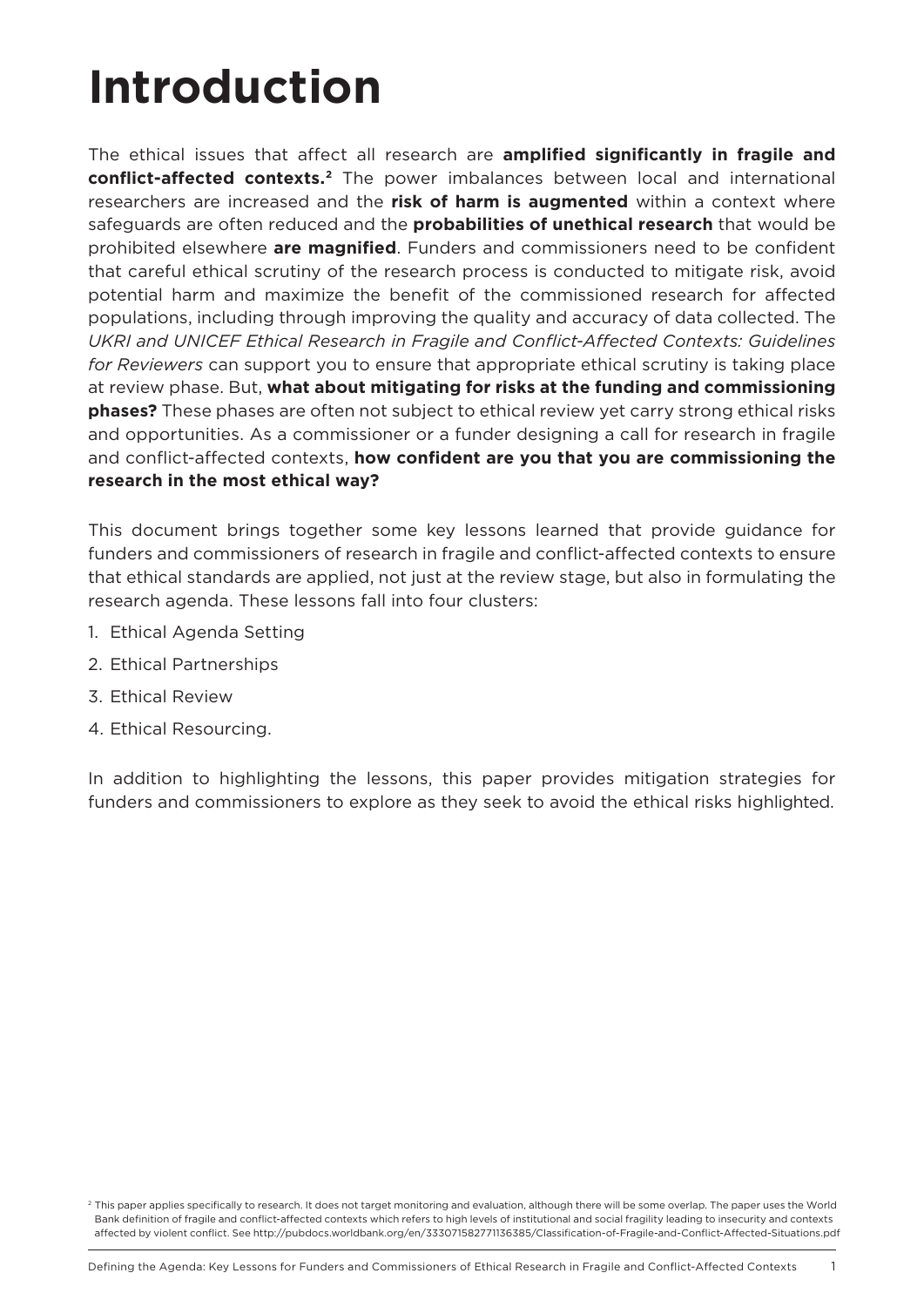# **1. Ethical Agenda Setting**

#### **Existing Ethical Issues:**

- **Lack of consultation with actors from the fragile and conflict-affected country/ region when defining the call topic** leads to the risk that:
	- *the agenda is pre-determined* by the mandates/ availability of funding of international organisations or commissioning bodies based elsewhere rather than the value/ need/ realities at the site of the research. This affects both the relevance of the research topic and the implementation of the research project. It also affects how the issue is framed, what questions are asked and who is assumed to have authoritative knowledge or the right to create authoritative knowledge.
	- a call for proposals is issued from headquarters even though local knowledge would indicate that the risks will outweigh potential benefits
		- the research *places undue strain on people* already experiencing trauma and/or stress, including those with additional and intersecting vulnerabilities
	- the research is of *minimal, if any, benefit* to local community needs.
	- the research *misses critical, mutually beneficial opportunities to engage local actors optimally and effectively*.

- **Clearly justifying the need** for the research in terms of needs and realities at the site of the research
- Ensuring that the **call topic is sufficiently broad to allow the local research community** to respond in ways that align with local need
- **Bringing different local voices to inform your agenda setting and problem definition**, noting that these voices will have different perspectives and may themselves come with their own agenda.
- **Understanding the potential harms and benefits** for local communities, including different groups within these communities, on the basis of a rigorous harm-benefit analysis and do not proceed where harms will outweigh potential benefits.
- **Fairly allocating resources between local and outside researchers**.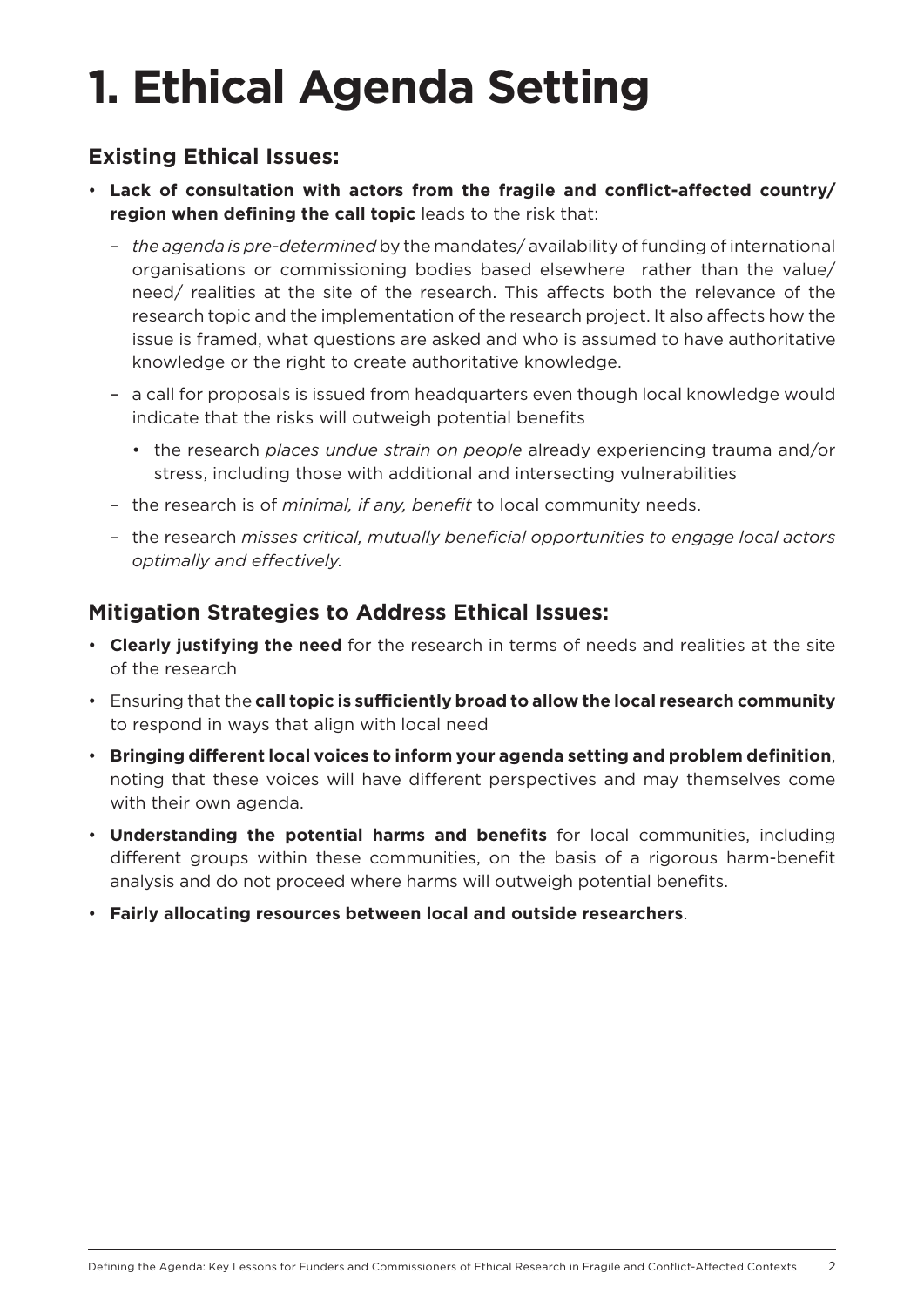## **2. Ethical Partnerships**

#### **Existing Ethical Issues:**

- **Power is most often held by research grant holder/primary investigators** as a result of
	- *Securing the grant* in the first instance and consequently the finances and management
	- *Career incentive structures* that reward being the "lead", "The expert" or the "single author" rather than power sharing amongst a team of colleagues with different expertise and backgrounds.

- **Commit to fair and equitable International-National-Local partnerships** or research led by those closest to the site of research, wherever possible, and prioritise proposals that exhibit this commitment:
	- *Require bidding research teams to include representation from those closest to the site of research at a minimum*. This could include coalitions of researchers and institutions.
	- *Consider having a shared role of "principal investigator" or "lead researcher"*: This would include one international and one national researcher. This will build ownership, local capacity and challenge the status quo whereby power is retained by the partner holding the research funding.
	- *Where the grant is held externally to the site of research, request clear evidence of plans to co-create with national/local research partners*, noting that fragility/conflict settings provide ripe territory for exploitative power relations in research. This should include explicit consideration and reflections noted within proposals of the impact of likely power inequalities resulting from nationality, donor relationships, language, class, age and gender.
	- *Ensure support for local/national capacity and knowledge building*.
	- *Encourage co-design and co-production of research*: not only to prevent the imposition of Northern narratives but also to improve scientific outcomes
	- *Seek to improve inequitable research burdens* i.e. where local researchers carry the bulk of the risk but take the minimum of the benefit (financial and career building).
- **Require and enable ethical commissioning processes**
	- *Require that ethical considerations are embedded in all research frameworks and all calls for proposals and that ethical research is consistent with commitments* to humanitarian accountability principles, the realization of human rights, gender equality and achievement of the SDGs, for example. These principles should be enshrined in respective research policies.
	- *Ensure that those involved in the commissioning process have mastery of research ethics*. Ethics must be embedded in induction programmes, regular professional training and development of all staff. Due attention must be given to the specificities of ethical research in fragile and conflict-affected contexts.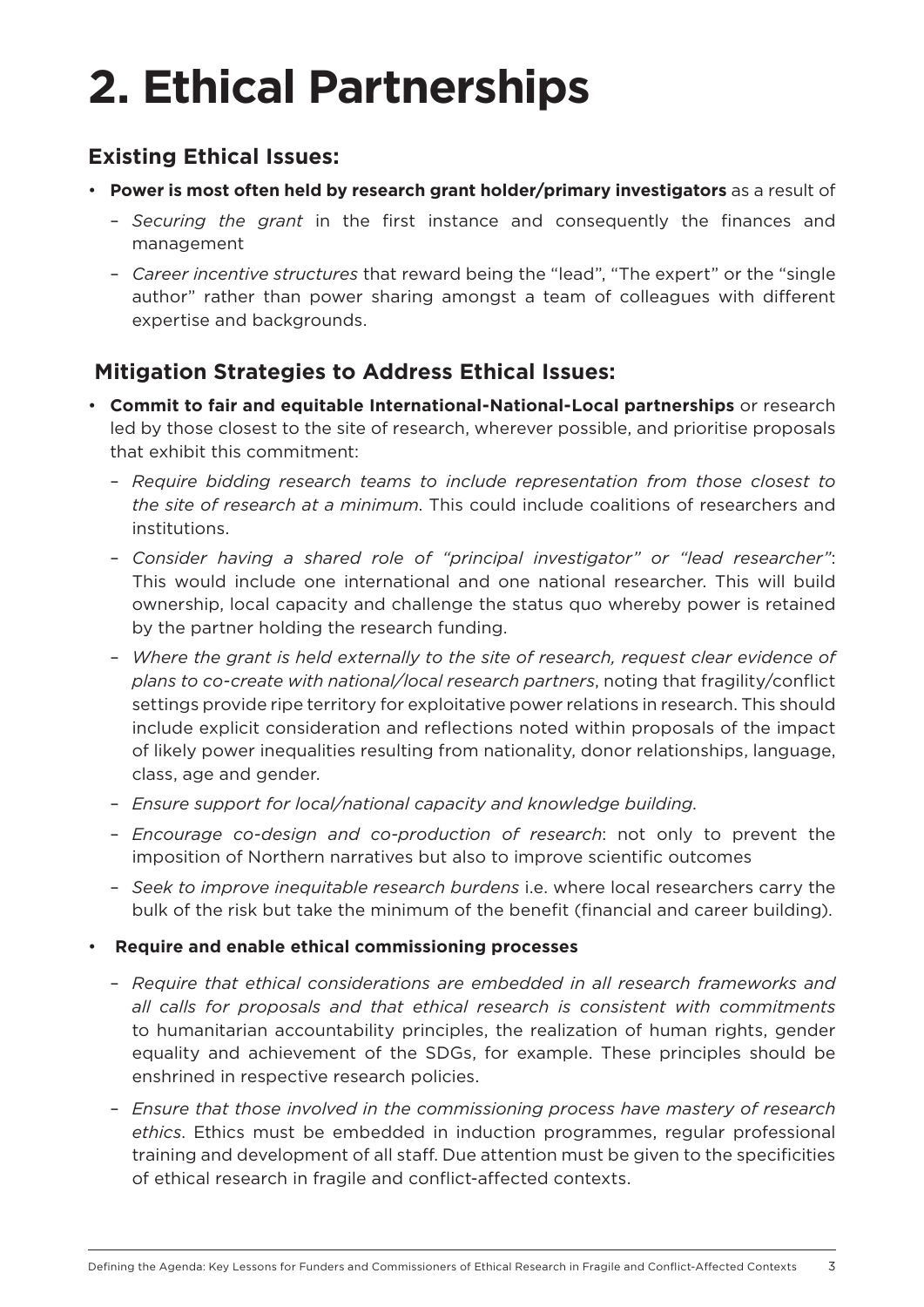# **3. Ethical Review**

#### **Existing Ethical Issues:**

- **Lack of clarity by funders** as to a) the field specific considerations, including the complexities of both the context and the humanitarian systems in which researchers will find themselves and b) the ethical knowledge base required of reviewers to be able to recognise and judge compliance with ethical standards.
- **Lack of follow up by funders/ provision of systems to ensure** that the review process is sufficiently rigorous to capture the complexities of ethical research in fragile and conflict-affected contexts
- Ethical review has sometimes been seen as **an organizational risk management exercise** as opposed to a rigorous exploration of potential harms and benefits that the research may produce.
- **Reviewers may have no experience of conducting research in** fragile and conflict affected contexts.

- **Define clearly the ethical criteria** by which the research proposal/ tender will be reviewed (e.g. evidence of equal partnerships, clear protection protocols etc.)
- Request and **ensure that reviewers systematically use "Ethical Research in Fragile and Conflict-Affected Contexts: Guidelines for Reviewers"** to inform their review process
- Request and **ensure that proposals are systematic in addressing ethical issues** and mitigation proposed at each stage of the research cycle through requiring analysis of the "Ethical Research in Fragile and Conflict-Affected Contexts: Guidelines for Reviewers" and requiring alignment with humanitarian principles, codes of conduct, operational ground-rules and best practice.
- Put in place **monitoring mechanisms of the review process** to ensure that the guidelines are being followed and ensure that reviewers are clear when ethical standards are not met that this is grounds for the exclusion of a proposal being considered for funding.
- Ensure that **reviewers have the relevant competence, background, experience and knowledge** to conduct rigorous review of the ethical aspects of the conducting research in fragile and conflict-affected contexts. This includes understanding of potential social and economic impacts of research on stakeholder dynamics and local economies or, at the very least, ensuring a reviewer with expertise on ethical engagement in fragile and conflict-affected contexts on each review panel.
- Ensure that **review processes are quality assured by or complemented by local reviewers with experience of conducting research in fragile and conflict-affected contexts**. This could be through Country Office staff, setting up an International Peer Review College or informal list of reviewers with specific expertise on ethics and research in fragile and conflict-affected contexts.